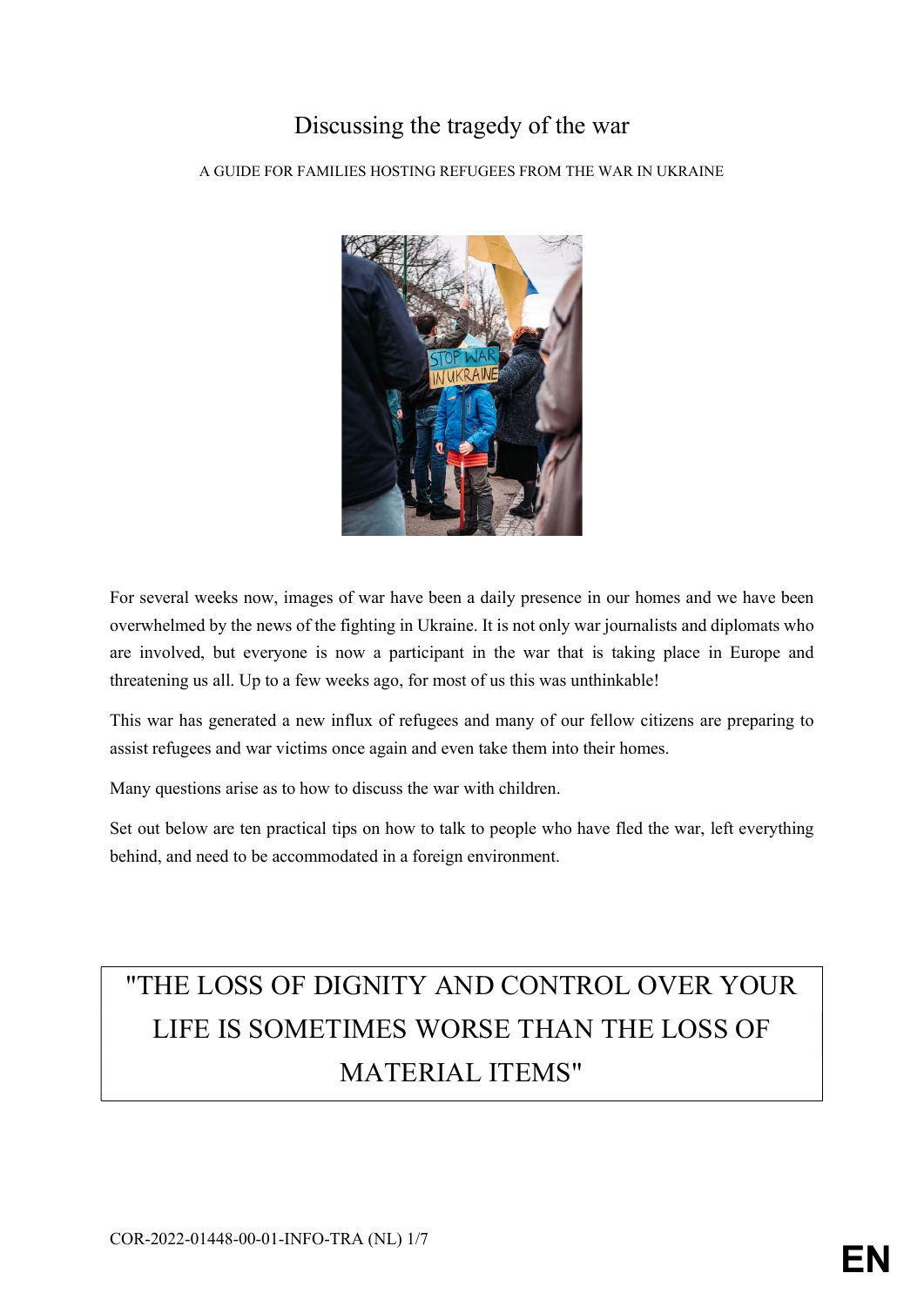### 1. TALKING ABOUT WHAT HAS HAPPENED TO YOU? WHEN THE SHOCK STARTS TO WEAR OFF...

It is often said, without considering the difficulty involved: "You need to be able to talk about what has happened to you"...

First and foremost, it is important to be aware, in taking in victims of war, that it often takes a long time for them to talk about their experiences. Many will have been in a state of shock since they suddenly and (often) unexpectedly had to flee from their familiar environment. The shock of the brutal reality also has a protective function. People seem stunned and are not immediately able to articulate what is happening to them. Children are also cocooned. It is very important that, despite everything, they can continue to be children and play.

Some are still in the hyperactive state needed to survive and flee from the threatening situation. They will display post-traumatic reactions of hypervigilance, increased activation, sleep problems and sometimes increased irritation and agitation.

It takes time to wind down from that heightened state. Some kind of recovery will often only take place after reaching a place of peace, security and safety, and giving way to mourning and remembering.

Make sure that you respect the rhythm of the refugees and that your hosting of them is based on the needs expressed by the refugees themselves: first, the physical safety and security of the children, adapting to the temporary reception environment, working to rebuild life prospects, and only then the expression of emotions.

### "A STATE OF PSYCHOLOGICAL SHOCK CAN PROTECT AGAINST THE UNBEARABLE REALITY OF THE WAR"

#### 2. WHO ARE WE AS BELGIANS? WHAT IS BELGIUM? FLANDERS? ETC.

It is important to focus on ordinary everyday things as the first topic of discussion. How do we live in Europe? What kind of people are we? What are our customs and habits and how do we view the war in Ukraine?

So if you take people from the war into your home, be careful about the rhythm with which you give them care, attention and comfort. Indeed, many are not accustomed to our carefully maintained living environment and rich standards of living and should only be exposed to it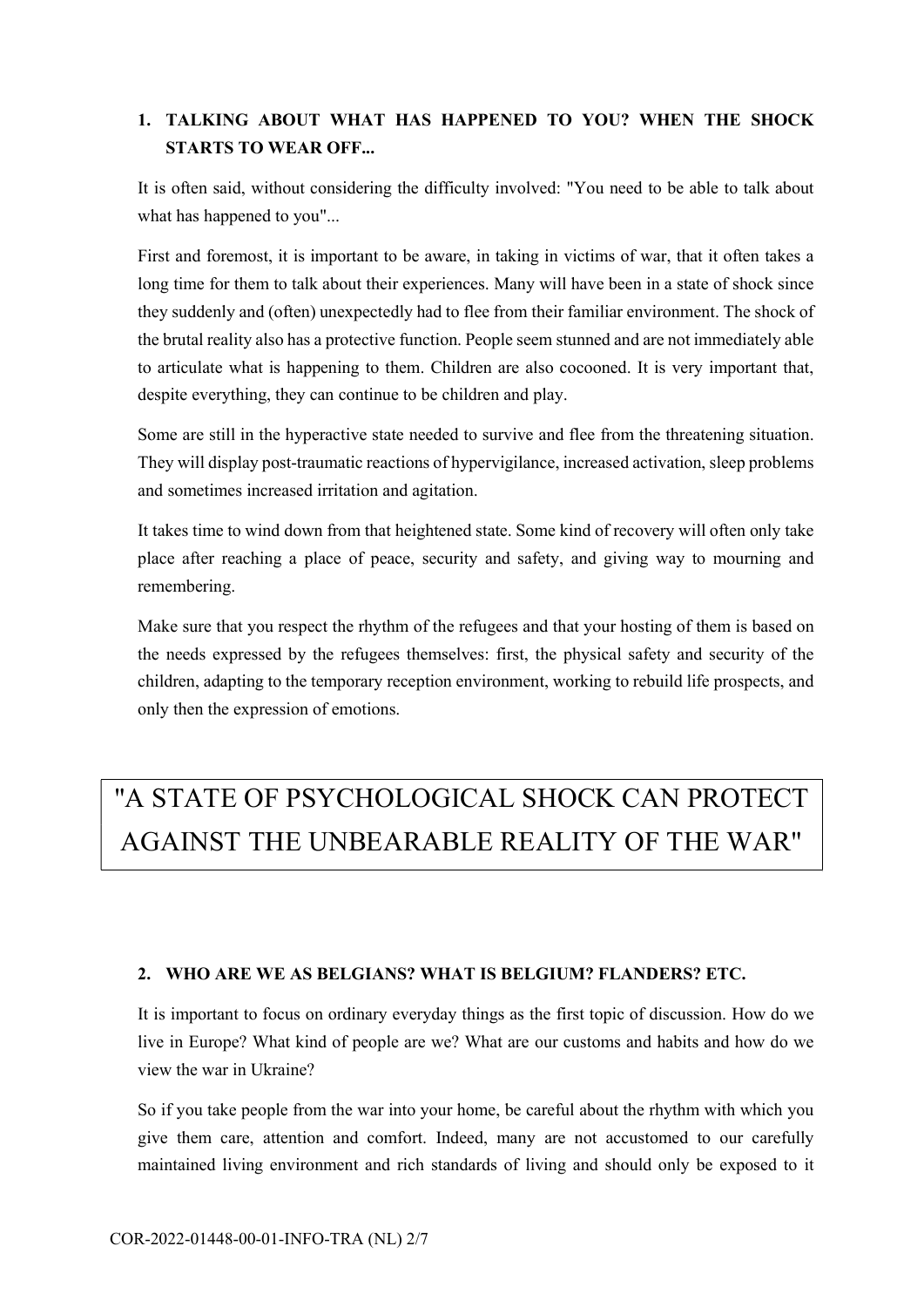gradually. Do not show off your wealth and, above all, stick to the basic needs for as long as possible.

It is therefore important to gradually expose the refugees to our lifestyle, follow their adaptation rhythm and avoid an excessive culture shock.

It may be advisable to get help from members of the Ukrainian communities in our country so that the refugees can learn first-hand about how they adapted.

### "BE INSPIRED BY EXPERIENCED EXPERTS WHO HAVE SEEN IT ALL"

#### 3. AND THEN THE WAR CAN BE DISCUSSED...

When the war is being discussed, it is important to ensure that this does not happen in the presence of children. A separate approach is needed to talk to children about the war. Children are very sensitive, often overhearing words used by adults and giving them their own meaning. News and explanations about the war should be presented in a way that is child-friendly and adapted to the war; children can often pick things up wrongly, so that a certain story takes on a completely different life, hidden somewhere deep in their emotional and psychological world.

It will only be much later that parents and children will be able to discuss their war experiences together; once the environment around them has stabilised somewhat, the parents are on a more even keel and the children are back at school.

# "FOCUS ON THE BASIC NEEDS OF THE REFUGEES. TALKING TAKES TIME"

#### 4. FOCUS FIRST ON FACTS AND TANGIBLE NEEDS, ONLY THEN ON EMOTIONS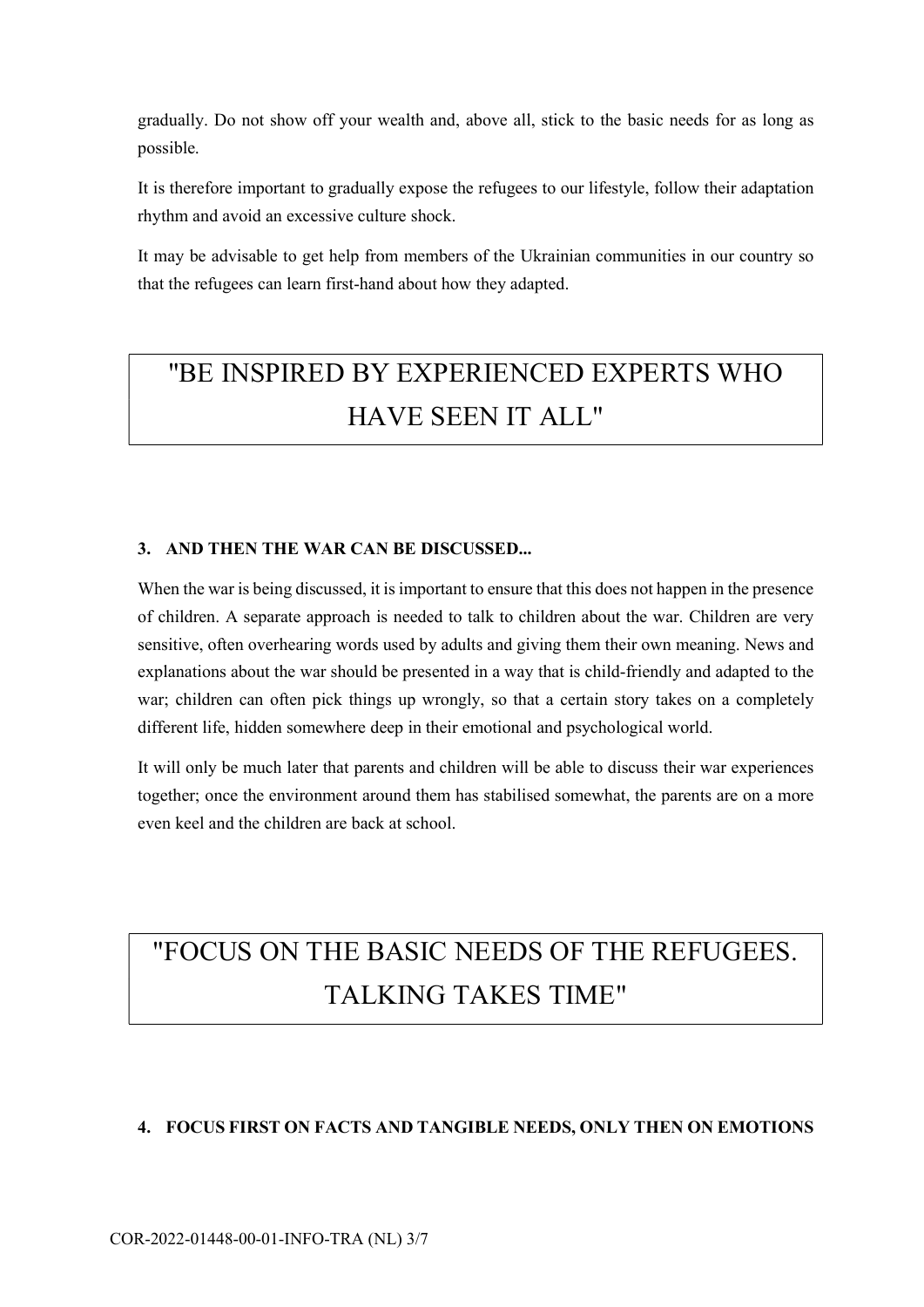There is often a tendency to immediately surround people fleeing war with psychosocial care providers. The value of empathy is very important, but it must first be directed to identifying the main needs and concerns of the refugees themselves. Refugees must be an active player in their own recovery story.

First and foremost, the focus needs to be on facts and concerns; only later can emotions and feelings, possibly post-traumatic reactions, be addressed. It is not the case that everyone is traumatised at this point. People are often very resilient and it is that capacity, along with selfreliance, that needs to be promoted.

# "LET THE REFUGEE BE MASTER OF THEIR OWN STORY. DEALING WITH THE TRAUMA WILL FOLLOW LONG AFTER THE OFFER OF SAFETY"

### 5. TREAT REFUGEES AS SURVIVORS, WHO HAVE BRAVELY MANAGED TO FLEE A LIFE-THREATENING WAR, RATHER THAN AS DEFENCELESS **VICTIMS**

By seeing refugees as successful survivors of a war that was life-threatening, you emphasise their resilience. They will also need this for as long as the war lasts. Indeed, many have left behind their husband, brother(s), father, etc., and thus their resilience and mental toughness will still be needed in the time ahead. If they are seen only as defenceless victims, this will undermine some of their strength.

# "REFER TO THE UKRAINIAN REFUGEES AS STRONG SURVIVORS, RATHER THAN AS DEFENCELESS VICTIMS"

#### 6. BE PREPARED FOR DIFFERENT EMOTIONS AND ACCEPT THEM!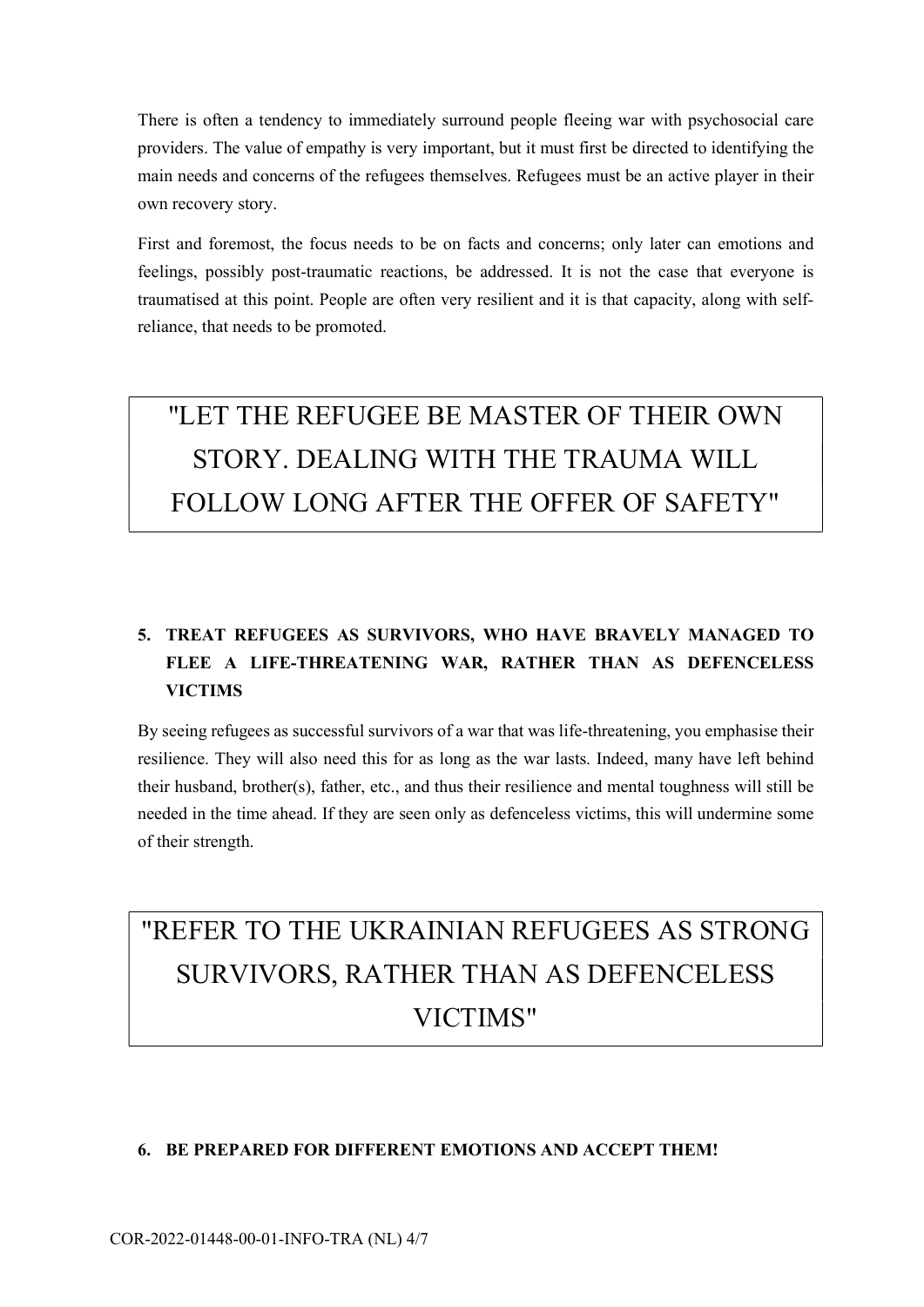It is important to be prepared for the very different reactions of people who have fled from a harmful and potentially traumatic environment. Anger and outrage towards the perpetrator(s) of this conflict, and even towards the lack of (military) intervention by Europe or the US, can be followed by moments of desperation, despair and emotional breakdown. One moment refugees can be engaging in intense debate and the next they can completely crumble and lose all hope.

A listening and non-judgemental approach is very important in this respect.

### "EMOTIONAL VOLATILITY IS NORMAL FOR WAR REFUGEES"

#### 7. YOU CAN NEVER UNDERSTAND...

As a refugee host family, you can express your concern, empathy, regret and disbelief about the fact that a new war has broken out in Europe, but you cannot say "I understand" or "I know what you must be going through". It is ok to say that you don't know what to do or say, but that you want to make sure they don't have to face things alone. However, don't make trite statements such as "everything will be fine" or "Putin is going to lose anyway" as this is not helpful.

### "YOU CAN ONLY UNDERSTAND IF YOU HAVE GONE THROUGH THE SAME THING..."

#### 8. WORKING-THROUGH IS A PROCESS OF RELIVING AND AVOIDING...

It is important that refugees are accommodated in an environment where there is also room for relaxation and humour. There need to be times when the focus is not on the war. This also means that the TV does not have to be on showing the news all day. Turning on the news should be a choice that is made. Permanent exposure to war reports disrupts the normal process of workingthrough.

### "REGULARLY TURN OFF THE TV AND PUT THE SMARTPHONE ASIDE FOR A WHILE..."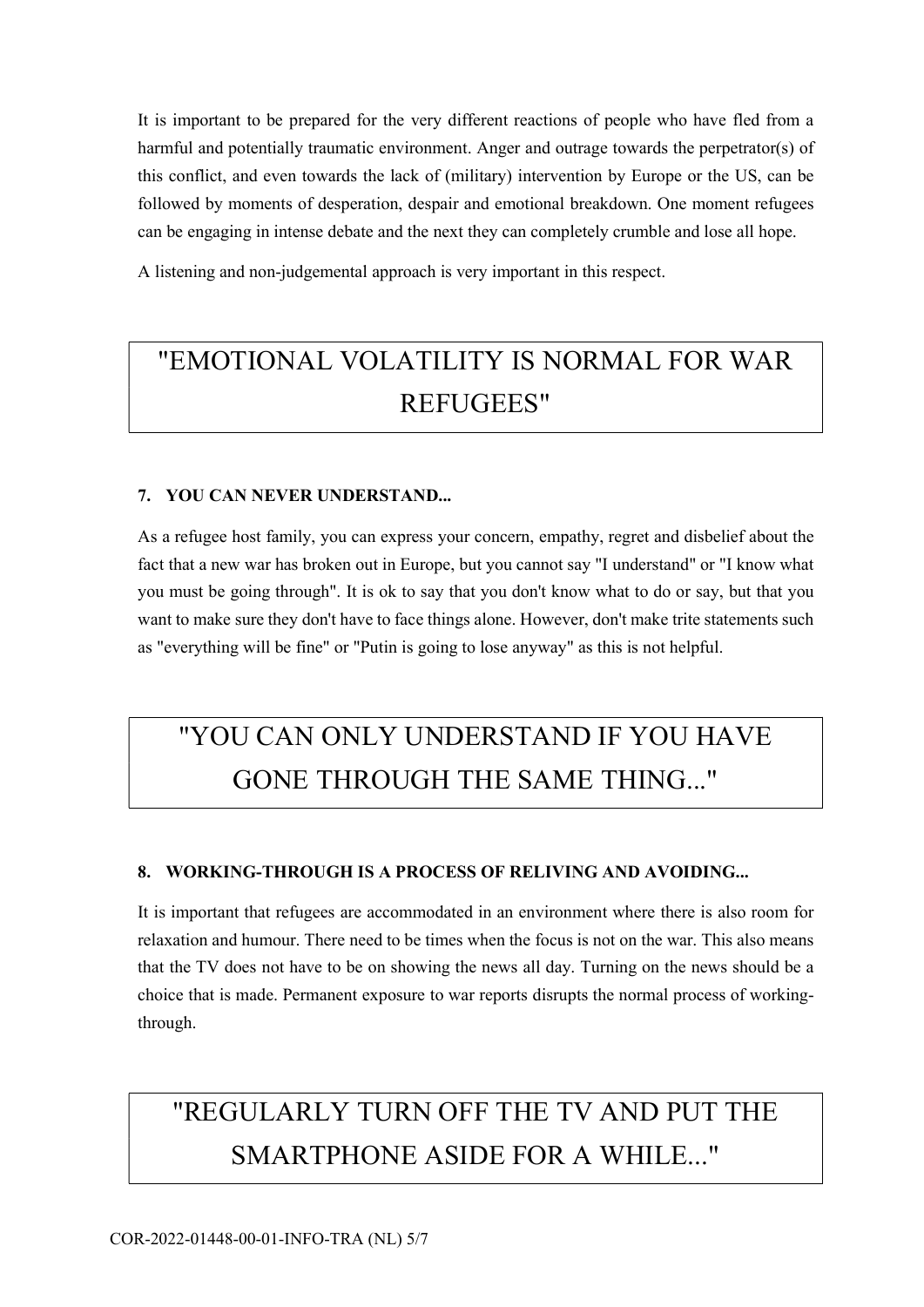#### 9. A TROUBLE SHARED IS A TROUBLE HALVED...

If you host refugees from Ukraine, it is important to maintain ongoing contact with other families and structures that are hosting refugees, but also that you help them stay in touch with their families and friends in their home country. The hosting of war refugees is, of course, a community effort in which a community of "hosts" takes care of a community of "people in need". The strength of the hosting will come from the pooling of many efforts and the sharing of experience in which, in the long term, the deployment of specialised care providers will become important.

# "PEOPLE'S STRENGTH LIES IN THE STRENGTH OF THEIR COMMUNITY"

#### 10. DON'T FORGET YOURSELF...

It is important that, together with the people you host, you get into a new kind of routine. It is not an easy thing to suddenly take people you don't know into your home. There is an adaptation process on both sides, which requires ongoing dialogue in order to achieve a mutual frequency of communication over time.

Try not to get bogged down in compassion or sympathy; be kind and compassionate, but do not underestimate the impact of sympathy while maintaining hope and optimism for the future.

And just because you have refugees in your home does not mean that you can no longer do anything alone with your own family. You need these moments as a buffer and an opportunity to recuperate in between the time you devote to caring for the refugees suffering from shock that you have in your home or with whom you work.

### "THINK ABOUT YOURSELF DESPITE EVERYTHING THAT IS GOING ON..."